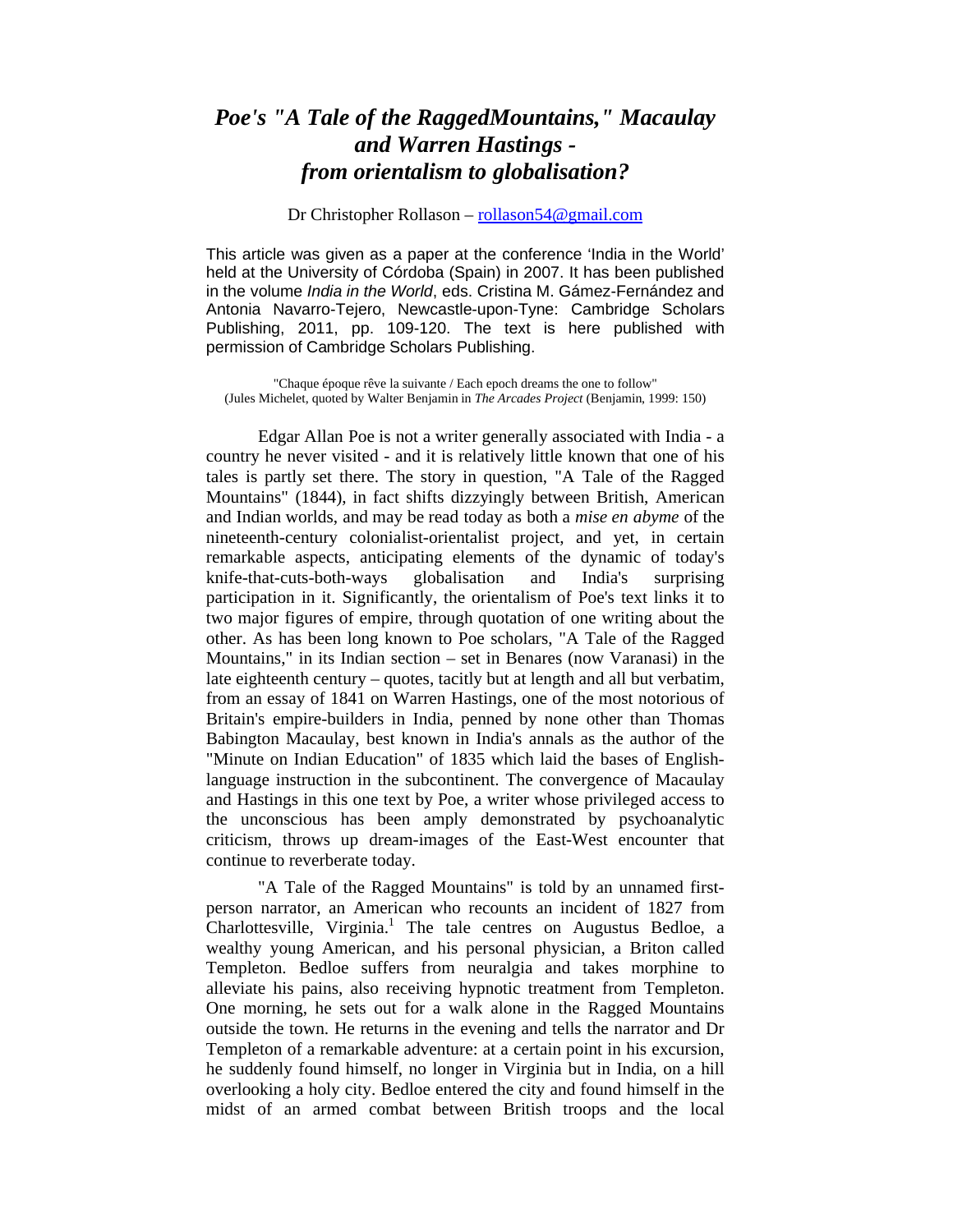population. Suddenly "imbued with personal interest" in the events and possessed by a "deep sensation of animosity" to the Indian crowd around, he joined the British side, "arming myself with the weapons of a fallen officer" (Poe, 1978a: 946). He and his fellow officers barricaded themselves in a kiosk, from where they witnessed the escape of the city's ruler across the river. Soon after, the dreamer returned to the streets, to be killed by a poisoned, serpentine arrow. He then left his adoptive body, became Augustus Bedloe once more and returned home. Templeton explains that what Bedloe has dreamt corresponds, in minute detail, to Benares in 1780, $\frac{2}{3}$  at the moment of the revolt of the Rajah Cheyte Singh against the financial exactions of Warren Hastings, Governor-General of Bengal, and to the experiences of Templeton himself, then a British officer, and a companion of his named Oldeb. The fugitive ruler was Cheyte Singh. While Bedloe was in the mountains, Templeton had been writing down his memories of Benares, which he had transferred to his patient's mind by hypnotic suggestion. In the dream, the American Bedloe had become the Briton Oldeb. A week later, the narrator reads in the newspaper of Bedloe's death, from a poisonous leech administered by Templeton following a cold he had contracted in the mountains. The dream thus not only re-ran Oldeb's death but anticipated Bedloe's own.

Poe's plot brings together three different cultural spaces - Britain, the US and India - in a highly suggestive dream topography. The text has been subjected to diverse interpretations and combines a number of thematic strands. It has been read in terms of psychotherapeutic practice both nineteenth-century (mesmerism)<sup>3</sup> and twentieth-century (psychoanalysis, notably by Freud's disciple Marie Bonaparte),  $4$  and also of homoeroticism;<sup>5</sup> while, on the terrain of literary intertextuality, in the Spanish-speaking world Rubén Darío, in his 1913 essay "Edgar Poe y los sueños," compared Poe's narcotic-oneiric narrative to the dream explorations of Thomas De Quincey.<sup>6</sup> Despite the interest of those readings, however, what will concern us here will be the tale's historical, Indological and orientalist dimensions.

The American author's lack of personal knowledge of India was compensated, certainly in terms of nineteenth-century orientalist discourse, by what the Poe scholar Mukhtar Ali Isani, writing in 1972, called his "substantial preparatory research and ... careful and legitimate use of historical matter" (Isani, 1972: Internet reference). As Poe exegetes have known since at least  $1899<sup>7</sup>$  and Isani shows in detail, Poe's description of India and Benares draws substantially on Macaulay's wellknown essay of 1841 on Warren Hastings.<sup>8</sup> That text, ostensibly a review of G.R. Gleig's *Memoirs of the Life of Warren Hastings* (also published in 1841), is effectively a sequel to Macaulay's essay of the previous year on another of British India's founder-figures, Robert Clive. The two pieces were among their author's most popular works in his lifetime, both being reprinted as separata on multiple occasions,  $9$  and are classical embodiments of British imperial discourse on India. The Hastings essay,<sup>10</sup> while not Poe's sole source for the Indian elements in his tale, is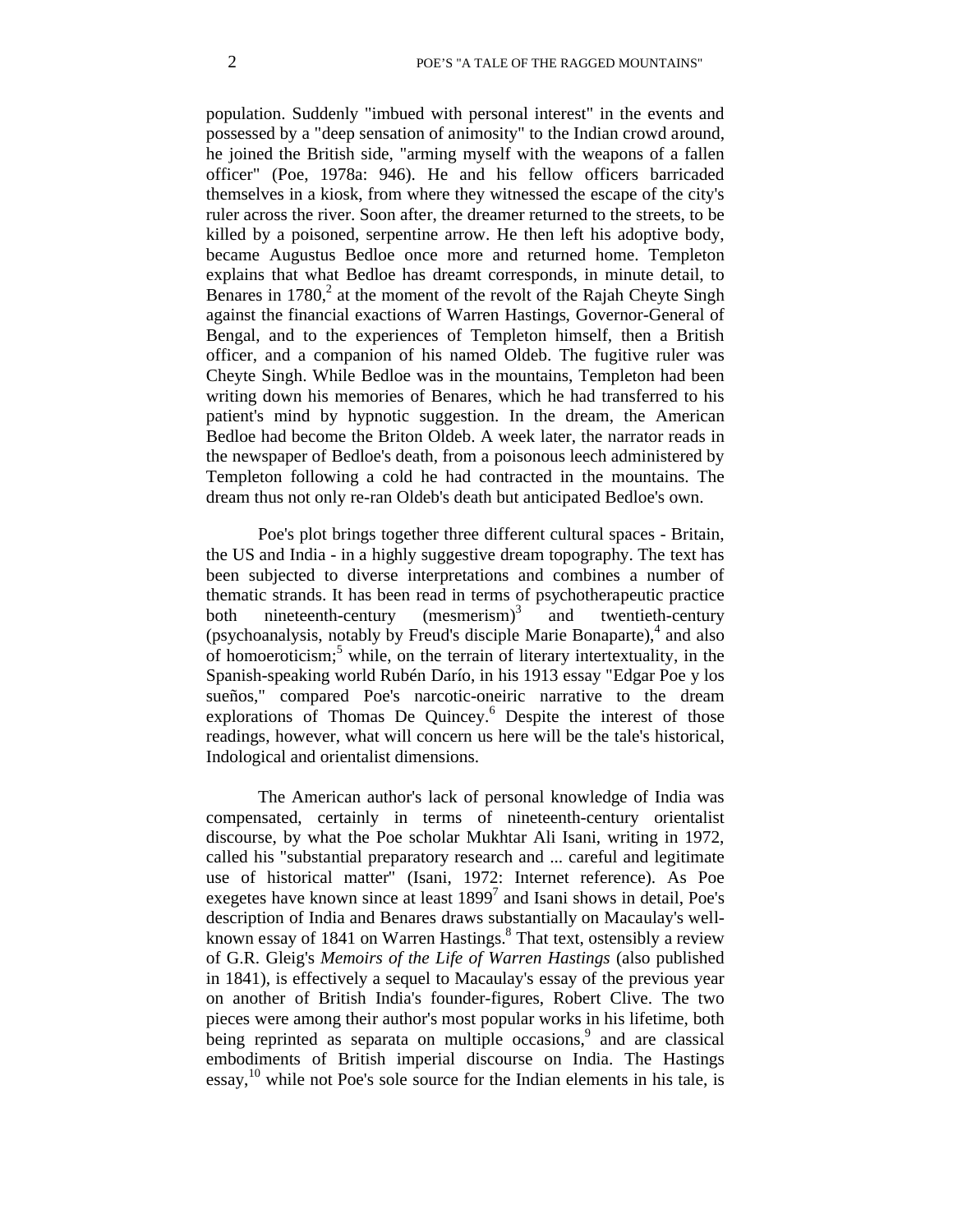certainly the most important, connecting with key moments in the history of British domination in the subcontinent.

Macaulay's text is essentially a biography of Hastings, with little reference to the book supposedly under review. It charts Hastings' career as Governor-General of the Bengal presidency for the British East India Company (and suzerain of the two other presidencies, Bombay and Madras – thus, in effect, the ruler of British India) from 1773 to 1785, and his various actions extending the Company's territory and sphere of influence and entrenching its finances. These included the dethronement of Cheyte Singh, Rajah of Benares – in 1781 (not 1780 as Poe has it) - on dubious grounds on non-payment of tribute (Hastings was under instructions to fill the Company's coffers by fair means or foul and at native expense). This and others of the Governor-General's actions were perceived in British political circles as ethically suspect even by imperial standards, and on his return Hastings faced an impeachment procedure in Parliament. The trial dragged on over ten years and ultimately failed, but it remained a *cause célèbre* of the early years of British power in India. The Cheyte Singh episode was one of the main incidents taken up by Hastings' impeachers, one of whom was the conservative (but not automatically pro-imperial) philosopher Edmund Burke.

Poe made copious use of two passages from Macaulay's essay. The first is the Cheyte Singh episode and the description of Benares that precedes it (Macaulay, 1888b: 672-31); the second is an evocation of India as understood by Burke, as one who had read much on the subject but had never been there (Macaulay, 1888b: 642-43). In his dream, Bedloe first realises he is in India when he hears a "wild rattling or jingling sound, as if of a bunch of large keys," upon which "a duskyvisaged and half-naked man rushed past me with a shriek," fleeing a hyena (Poe, 1978a: 943-44). Macaulay's Burke passage speaks of "the jungle where the lonely courier shakes his bunch of iron rings to scare away the hyaenas" (Macaulay, 1888b: 643). Next, Bedloe says:

I found myself at the foot of a high mountain, and looking down into a vast plain, through which wound a majestic river. On the margin of this river stood an Eastern-looking city, such as we read of in the Arabian Tales (Poe, 1978a: 944-45).

The river is the Ganges, the city Benares: "Eastern-looking" prepares the reader for an orientalist experience, an element underscored by the phrase "Arabian Tales," an obvious reference to the *Thousand and One Nights*. 11

Bedloe's impressions of Benares from above, far removed indeed from Raja Rao's inside view of the holy city more than a century later in his fiction of 1989, *On the Ganga Ghat*<sup>12</sup>, are visibly and consciously exoticist. Poe writes: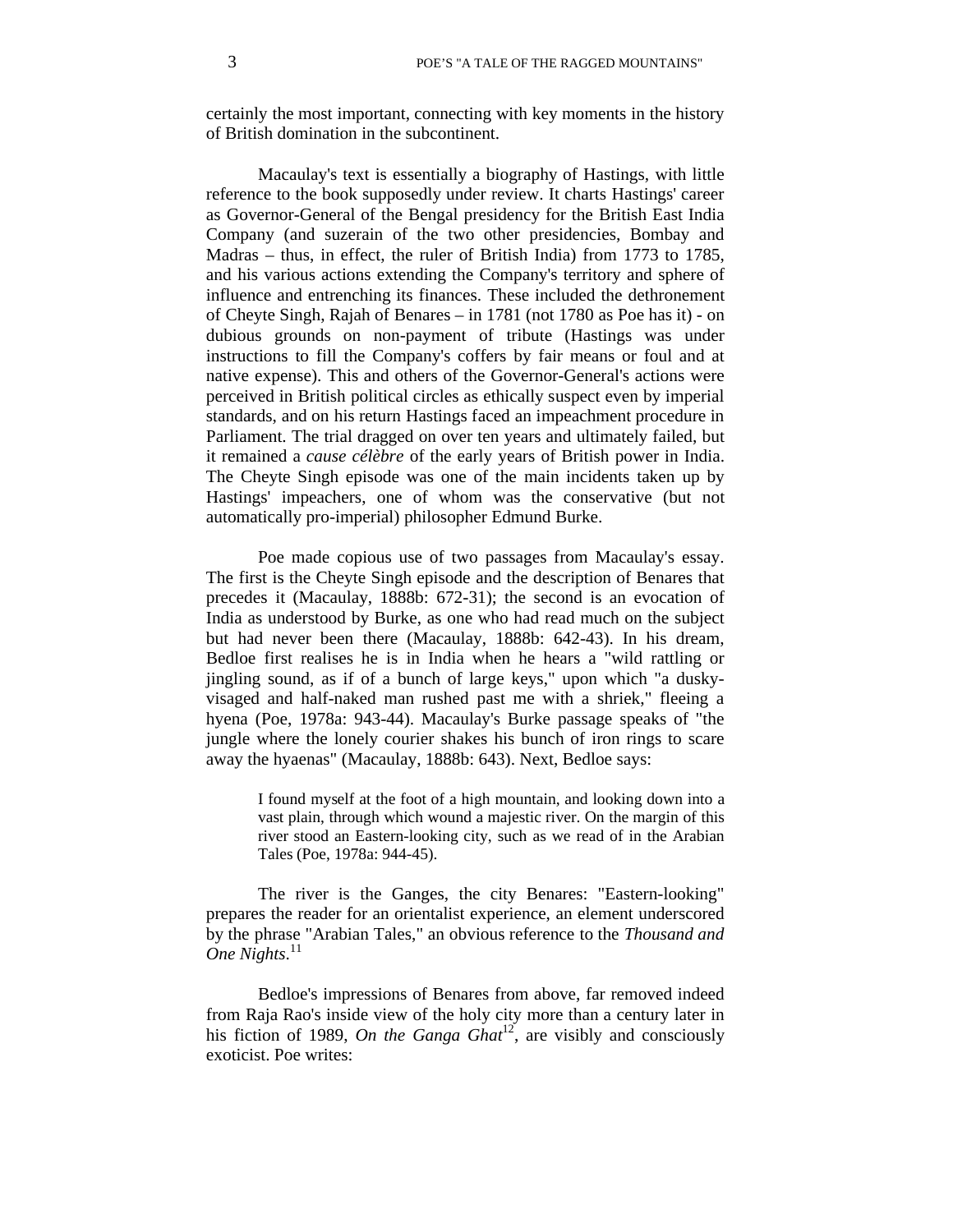The streets seemed innumerable, and crossed each other irregularly in all directions, but were rather long winding alleys than streets, and absolutely swarmed with inhabitants. The houses were wildly picturesque. On every hand was a wilderness of balconies, of verandahs, of minarets, of shrines, and fantastically carved oriels. Bazaars abounded; and there were displayed rich wares in infinite variety and profusion - silks, muslins, the most dazzling cutlery, the most magnificent jewels and gems. Besides these things, were seen, on all sides, banners and palanquins, litters with stately dames close veiled, elephants gorgeously caparisoned, idols grotesquely hewn, drums, banners, and gongs, spears, silver and gilded maces. And amid the crowd, and the clamour, and the general intricacy and confusion - amid the million of black and yellow men, turbaned and robed, and of flowing beard, there roamed a countless multitude of holy filleted bulls, while vast legions of the filthy but sacred ape clambered, chattering and shrieking, about the cornices of the mosques, or clung to the minarets and oriels. From the swarming streets to the banks of the river, there descended innumerable flights of steps leading to bathing places, while the river itself seemed to force a passage with difficulty through the vast fleets of deeply burdened ships that far and wide encumbered its surface. Beyond the limits of the city arose, in frequent majestic groups, the palm and the cocoa, with other gigantic and weird trees of vast age; and here and there might be seen a field of rice, the thatched hut of a peasant, a tank, a stray temple, a gipsy camp, or a solitary graceful maiden taking her way, with a pitcher upon her head, to the banks of the magnificent river. (Poe, 1978a: 945)

The details are drawn largely from Macaulay, whose account of Hastings' entry into Benares includes the following:

... half a million of human beings ... crowded into that labyrinth of lofty alleys, rich with shrines, and minarets, and balconies, and carved oriels, to which the sacred apes clung by hundreds ... The broad and stately flights of steps which descended from these swarming haunts to the Ganges were worn every day by the footsteps of an innumerable multitude of worshippers ... All along the shores of the venerable stream lay great fleets of vessels laden with rich merchandise ... in the bazaars, the muslins of Bengal and the sabres of Oude were mingled with the jewels of Golconda and the shawls of Cashmere. (Macaulay, 1888b: 627)

Macaulay's Burke passage also offers close parallels:

the strange vegetation of the palm and the cocoa tree ... the thatched roof of the peasant's hut ... the drums, and banners, and gaudy idols ... the graceful maiden, with the pitcher on her head, descending the steps to the river-side, the black faces, the long beards, the yellow streaks of sect, the turbans and the flowing robes ... the spears and the silver maces ... the close litter of the noble lady ... the wild moor where the gipsy camp was pitched. (Macaulay, 1888b: 643)

Poe's description of Benares, like Macaulay's before him, may in many ways be read as a clear instance of nineteenth-century orientalism.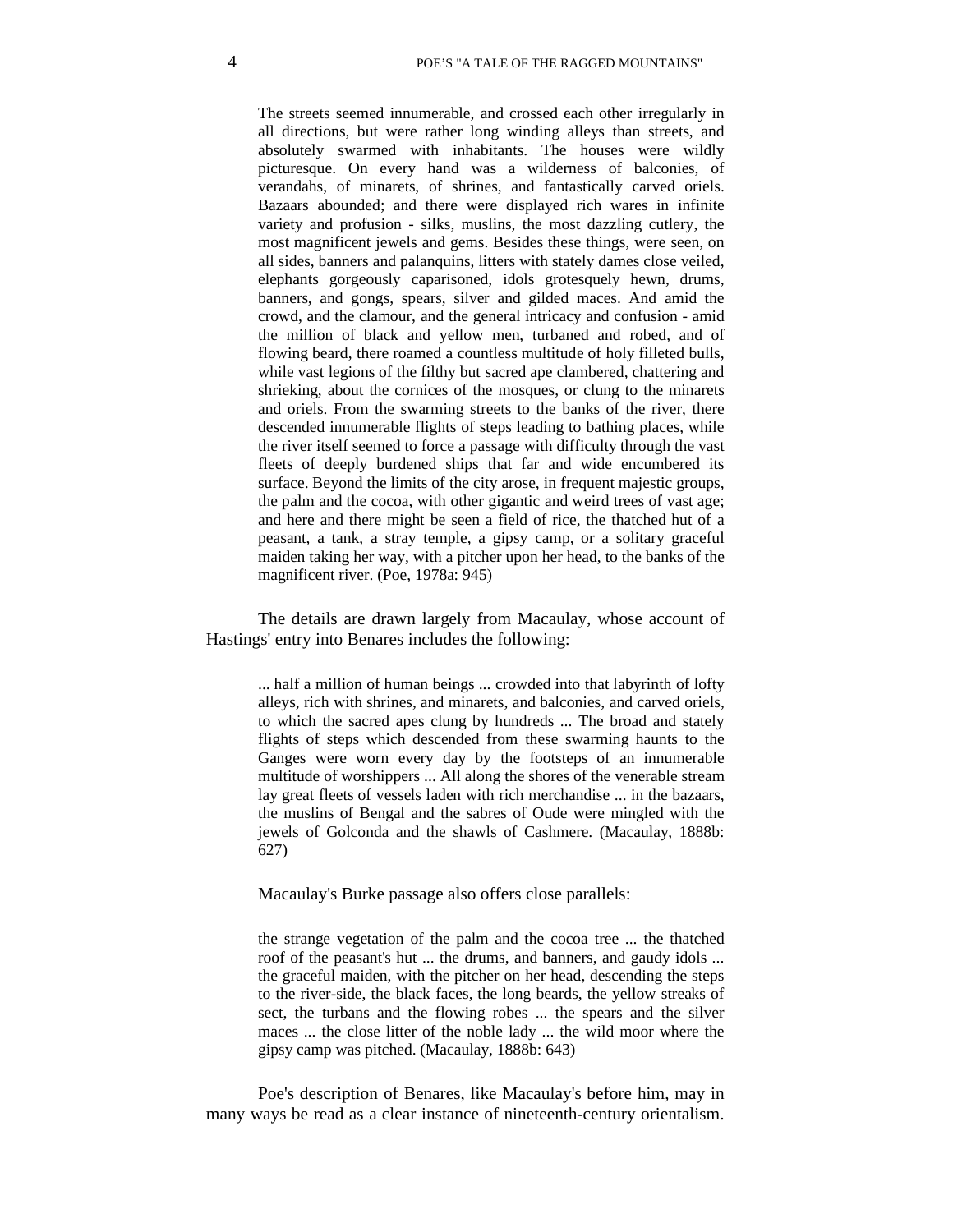Here and in the first place I use the term in the by now familiar sense popularised, notably in postcolonial studies circles, by Edward Said's book *Orientalism* of 1978 – that is, of, whether consciously or unconsciously, exoticising, stereotyping and thus subalternising the 'East' – assuming that, in Said's words, "the Orient and everything in it was, if not patently inferior to, then in need of corrective study by the West" (Said, 1995: 40-41). Indeed, Poe's text is in some ways more orientalist than Macaulay's. The British writer already deploys many of the predictable clichés: teeming millions ("innumerable multitude"), labyrinthine streets, fabulous wealth ("rich merchandise"), alien beliefs seen as superstition ("gaudy idols"), irreducible alterity (as in the "gipsy camp"). Macaulay, however, employs concrete details (place-names like Oude and Cashmere, "the yellow streaks of sect") that Poe does not: Poe's India is more dreamlike, less well-defined, and thus more exoticist in an oneiric, fabular sense ("wildly picturesque" houses, "weird trees") that flows from the initial reference (not in Macaulay) to the "Arabian Tales." Noticeably, where Macaulay simply mentions the "sacred ape," Poe speaks of the "*filthy but* sacred ape,"<sup>13</sup> in an embellishment that needs no further comment.

However, before dismissing Poe's entire text as belonging to a totally negative orientalist register, it is desirable to look more closely at the tale's intertext, and concretely at the positioning of his source, Thomas Macaulay, regarding the orientalist phenomenon. Said himself adverted a posteriori against reductionist readings of his argument that exhibit "a fixation on the binary opposition between the West and the Orient and a tendency to homogenise both categories" (Said, 2005:  $219$ ;<sup>14</sup> what is needed is awareness of the historical specificities around a given text. The term "orientalism" itself has more than one meaning: in addition to that popularised by Said today, there is also the specifically British-Indian, nineteenth-century sense of "orientalist" as opposed to "anglicist," i.e. one believing Indians should be governed through the medium of Persian, Arabic or Sanskrit rather than English.<sup>15</sup>

Macaulay himself was no orientalist in either of the above senses.<sup>16</sup> He spent the years 1834 to 1838 in India, based in Calcutta as a member of the East India Company's Supreme Council, $17$  but his interest in the country seems to have been almost entirely political and administrative rather than cultural (his well-known dismissal of classical Indian literature is not backed up by any detailed discussion of it)<sup>18</sup>. He notes the orientalism of Hastings, an enthusiastic student and promoter of Persian<sup>19</sup>, as well as that of his impeacher Burke, but does not share it: the two purple patches pillaged by Poe are the only flamboyantly orientalist passages in the entire Hastings essay.

Macaulay was the architect of two major phenomena both liberal and imperial, the Penal Code (drafted by him between 1835 and 1837 and still in force today),<sup>20</sup> and the position of English at the heart of Indian education. On the latter point, he was a firm "anglicist" whose "Minute on Indian Education" of 1835, drawn up in his capacity as President of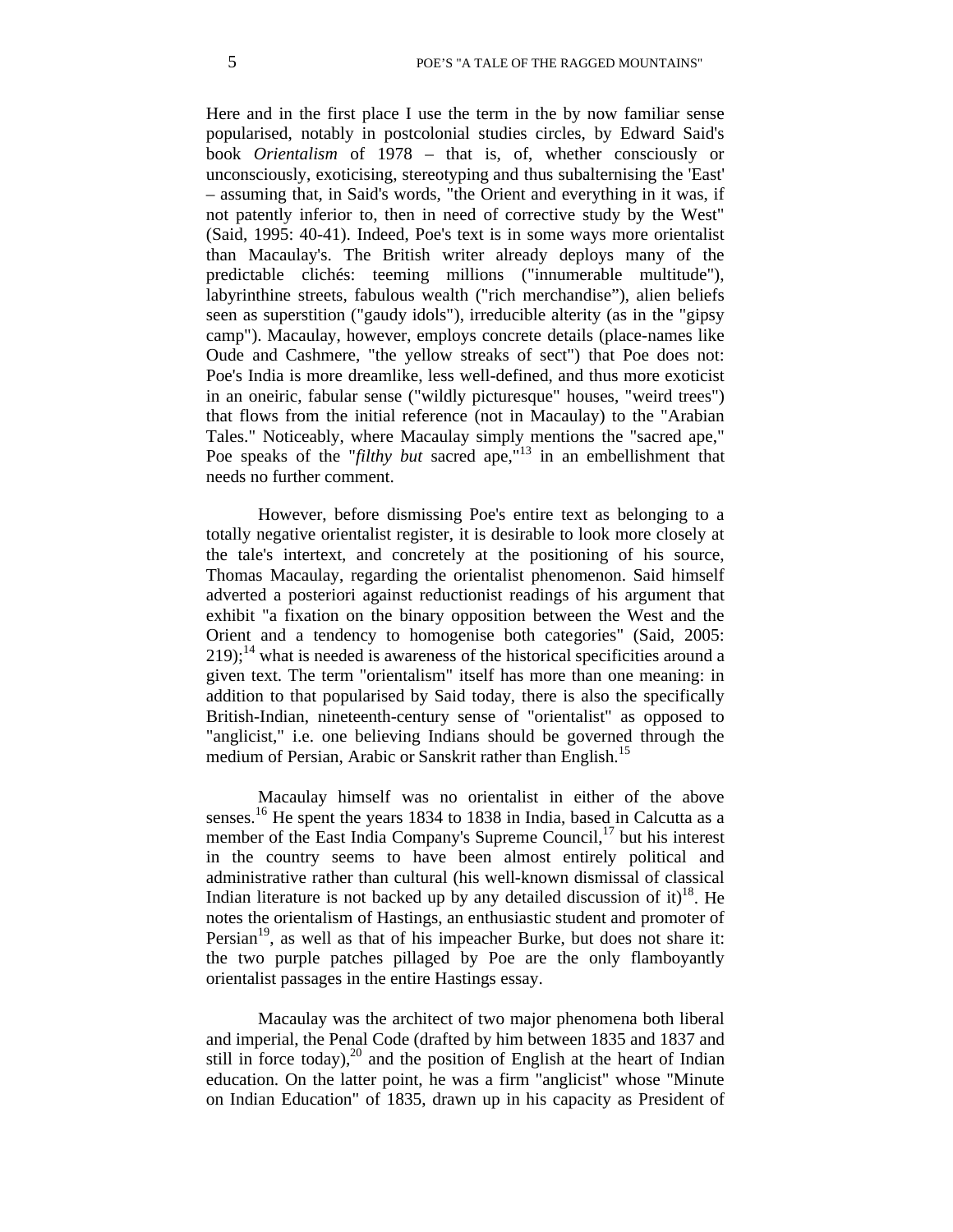the Committee of Public Instruction, swung the balance in favour of the English-medium model. This text is above all famous for its oft-quoted and controversial programmatic aim:

... to create a class who may be interpreters between us and the millions whom we govern; a class of persons, Indian in blood and colour, but English in taste, in opinions, in morals, and in intellect. (Macaulay, 1835: Internet reference)

It is less often observed that Macaulay was promoting English not so much against Indian vernacular languages as against the "orientalist" claims of Sanskrit, Persian and Arabic. He strongly praised Indians' "fluency and precision" in English, and believed that using English would enable the vernacular tongues to modernise and acquire "terms of science borrowed from the Western nomenclature" (Macaulay, 1835: Internet reference). Indeed, Chandra Bhan Prasad, a leading Dalit commentator, $^{21}$  has recently suggested that "the full text of Macaulay's Minute shows him passionately arguing for modern scientific education for native Indians" (Prasad, 2004: 94). Curiously, Karl Marx, a writer not often linked with Macaulay, noted in an 1853 article the rapid progress being made by Indians in both science and engineering and in mastery of English – declaring, in terms recalling Macaulay's, that "a fresh class is springing up, endowed with the requirements for government and imbued with European science," and predicted that India would in time reclaim its due place in the world economic system: "We may safely expect to see, at a more or less remote period, the regeneration of that great and interesting country" (Marx, 1853: Internet reference). $^{22}$ 

Today, Marx's prediction is in course of vindication. Macaulay's project of exposing India to technology and English is now reaping an unintended whirlwind. Globalisation, in its dimension of what the British commentator Anthony Giddens has called "reverse colonisation" (Giddens, 2002: 16-17), or what is now seen by some in India as the process by which "the margins have now ceased to be the pilgrims of the darkness" (Siddiquie and Kumar, 2006: 22), $^{23}$  now generates such phenomena as the subcontinental presence in Silicon Valley, the buyout of Britain's steel industry by Indian interests, or, notably, the evergrowing weight of Indian Writing in English in the contemporary Anglophone canon. Indeed, Cheyte Singh reappears as a character, in 1995, in *Red Earth and Pouring Rain,* Vikram Chandra's epic novel that combines modernity and empire and, like Poe's tale, sweeps in India, the US and Britain.<sup>24</sup> Poe's dream-narrative imports India into the heart of the US, and incarnates a British soldier in the body of an American who dreams his death at the hands of an Indian. In history, Hastings in the end defeated Benares and Cheyte Singh; but in Poe's tale's culmination, it is Singh and India who, even if temporarily, overpower the British, $^{25}$  as Bedloe-Oldeb falls. Beyond the orientalist surface, Poe's tale of the eighteenth and nineteenth centuries may be read as anticipating momentous future global developments. The US which, half a century after Poe, followed Kipling's famous injunction of 1899 to "take up the white man's burden" from the British, $26$  now finds its domination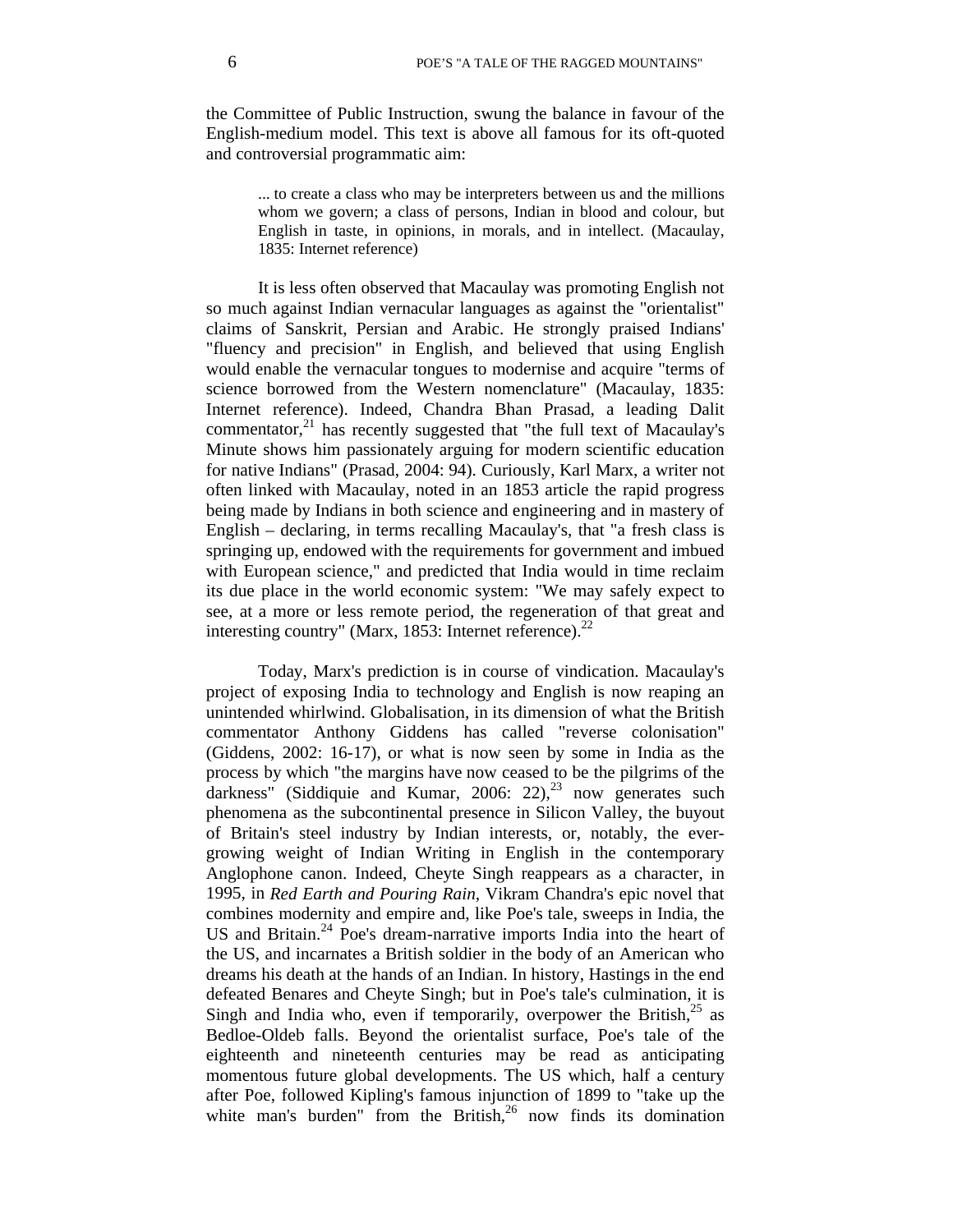challenged on the global stage by the India once subjected by the likes of Hastings and Macaulay. $27$ 

It was Walter Benjamin, quoting Jules Michelet, who suggested that each epoch dreams its successor.<sup>28</sup> In the ragged interstices of Poe's surprising tale, the creative work of the dream-discourse triumphs over orientalist ideology, as the sleep of the Anglo-American colonists brings forth the unexpected and subversive colours of a future, more equitable global order.

\*\*

## WORKS CITED

\*\*

Benjamin, Walter, 1999. *The Arcades Project*, tr. Howard Eiland and Kevin McLaughlin. Cambridge, Mass.: Harvard UP [(*Das Passagen-Werk*, written 1927-40; Frankfurt am Main: Suhrkamp Verlag, 1982)].

Bonaparte, Marie, 1971. *The Life and Works of Edgar Allan Poe: A Psycho-Analytic Interpretation*, tr. J. Rodker. New York: Humanities Press [(*Edgar Poe: étude psychanalytique*, Paris: Denoël et Steele, 1933); London: Hogarth Press, 1949)]

.Chandra, Vikram, 1996. *Red Earth and Pouring Rain.* London: Faber and Faber [1995].

Darío, Rubén, 1976. "Edgar Poe y los sueños." *Cuentos fantásticos*. Madrid: Alianza: 91-112. [*La Nación* (Buenos Aires), 8 May, 20 July, 24 July 1913].

De Quincey, Thomas, 1971. *Confessions of an English Opium Eater*. Harmondsworth: Penguin [1821].

Giddens, Anthony, 2002. *Runaway World: How Globalisation is Reshaping our Lives* London: Profile Books.

Isani, Mukhtar Ali, 1972. "Some Sources for Poe's 'Tale of the Ragged Mountains'." *Poe Studies*, Vol. 5, No. 2 (December): 38-40. On-line at:

<www.eapoe.org/pstudies/PS1970/p1972203.htm>.

Kipling, Rudyard, 1996. "The White Man's Burden." *The Complete Verse* London: Kyle Cathie [poem first published 1899].

Lind, S.E, 1947. "Poe and Mesmerism." *PMLA*, 62: 1077-94.

Macaulay, Thomas Babington, 1835. "Minute on Indian Education," consulted at: <www.scholars.nus.edu.sg/literature/macaulay.html> (National University of Singapore).

\_\_\_, 1888a. "Lord Clive". *Essays and Lays of Ancient Rome*. London and New York: Longmans, Green and Co.: 497-541 [(review of Sir John Malcolm, *The Life of Robert Clive,* 1836), 1840].

\_\_\_,1888b. "Warren Hastings". *Essays and Lays of Ancient Rome*. London and New York: Longmans, Green and Co.: 595-658 [(review of G.R. Gleig, *Memoirs of the Life of Warren Hastings*, 1841), 1841].

Marx, Karl, 1853. "The Future Results of British Rule in India." *New York Daily Tribune*, 8 August, consulted at:

</www.marxists.org/archive/marx/works/1853/07/22.htm>.

Poe, Edgar Allan, 1841. Review of Thomas Babington Macaulay, *Critical and* 

*Miscellaneous Essays* (*Graham's Magazine,* June), consulted at:

<www.eapoe.org/works/CRITICSM/gm41mt01.htm>.

\_\_\_, 1976. *The Science Fiction of Edgar Allan Poe*, ed. Harold Beaver. Harmondsworth: Penguin.

\_\_\_, 1978a. "A Tale of the Ragged Mountains." *Collected Works vol. III - Tales and Sketches 1843-1849*, ed. Thomas Ollive Mabbott. Cambridge, Mass.: Harvard UP: 935- 953 [*Godey's Magazine and Lady's Book*, 1844].

\_\_\_, 1978b. "The Thousand-and-Second Tale of Scheherazade." *Collected Works vol. III - Tales and Sketches 1843-1849*, ed. Thomas Ollive Mabbott. Cambridge, Mass.: Harvard UP: 1149-1174 [*Godey's Magazine and Lady's Book*, 1845].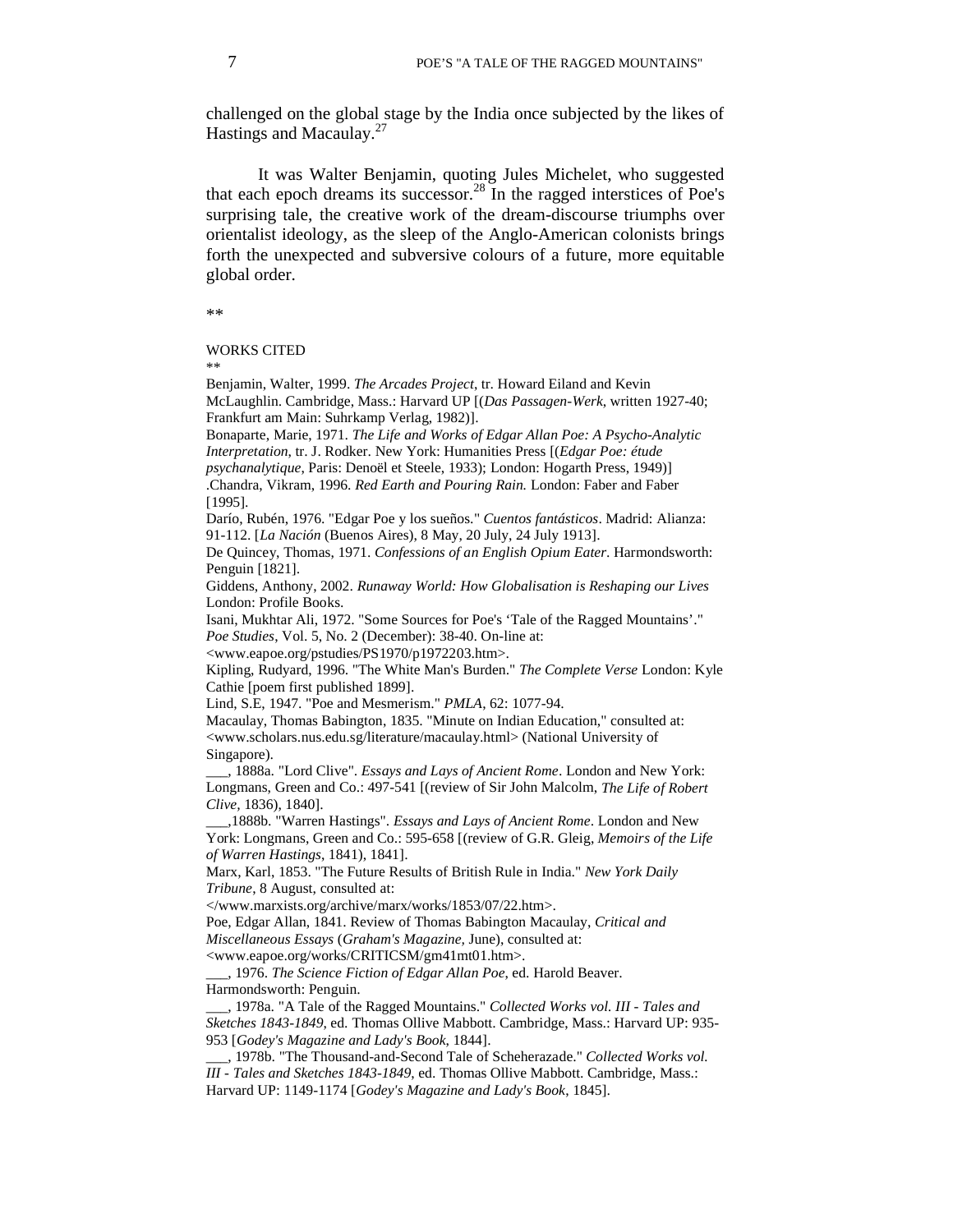Prasad, Chandra Bhan, 2004. "The 'impure' milk of Lord Macaulay." *Dalit Diary: 1999- 2003: Reflections on Apartheid in India*. Pondicherry: Navayana: 92-94 [*The Pioneer,* 3 December 2000].

Rao, Raja, 1993. *On the Ganga Ghat*. Delhi: Orient Paperbacks [1989].

Rollason, Christopher, 2000. "The Storyteller in the Information Age: Vikram Chandra's Entwining Narratives." *Kakatiya Journal of English Studies* (Warangal, India), Vol. 20: 135-57. On-line at:

<http://yatrarollason.info/files/ChandraStoryteller.pdf>.

Said, Edward, 1994. *Culture and Imperialism*. London: Vintage [1993].

\_\_\_, 1995. *Orientalism.* Harmondsworth: Penguin [repr. with new Afterword; original edn. 1978].

\_\_\_, 2005. "*Orientalism* and After." Gauri Viswanathan, ed., *Power, Politics and Culture: Interviews with Edward W. Said*. London: Bloomsbury: 208-232 [2004; interview with Anne Beezer and Peter Osborne, *Radical Philosophy* (London, 1995)]. Sales Salvador, Dora, 2004. *Puentes sobre el mundo: Cultura, traducción y forma literaria en las narrativas de transculturación de José María Arguedas y Vikram Chandra*. Berne/New York/Frankfurt: Peter Lang.

Siddiquie, Farida and Gajendra Kumar, 2006. "Margins as Centers: Probing the Improbable (A Postcolonial Critique of Globalisation)." *Pegasus* (Agra), V (January-December): 22-30.

Spear, Percival, 1978. *A History of India, Volume Two*. Harmondsworth: Penguin [rev. edn.; original edn. 1965].

Trevelyan, Sir George Otto, 1900. *The Life and Letters of Lord Macaulay*. London, New York and Bombay: Longmans, Green and Co..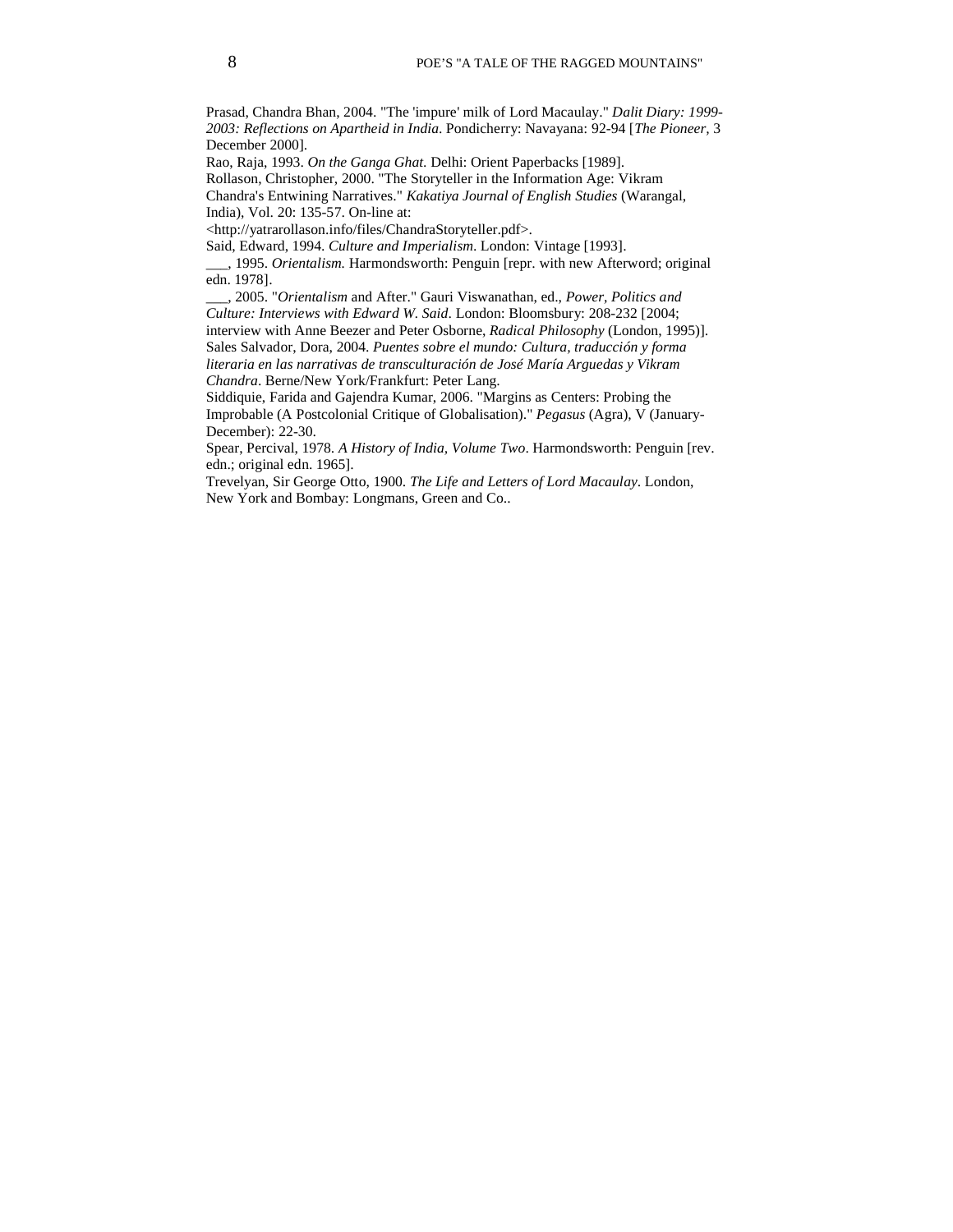$6$  Darío, 1976: 94; De Quincey, 1971: 110-11 (the latter, significantly, concerns De Quincey's "Oriental" dreams).

 $^7$  According to Isani, the Poe/Macaulay resemblance was first pointed out by Henry Austin ("Poe as a Plagiarist and his Debt to Macaulay," *Literature* [New York] 2, 1899: 82-84). Isani names another five Poe commentators who make the same point. He further points out that the name Bedloe appears incidentally in the Hastings essay (Isani, 1972: Internet reference).

<sup>10</sup> Isani suggests that Poe even went beyond Macaulay's text and incorporated elements from Gleig's book itself and from Hastings' own *A Narrative of the Insurrection which happened in the Zemeedary of Banaris in the Month of August 1781* (Calcutta 1782) (Isani, 1972: Internet

<sup>13</sup> My emphasis.<br><sup>14</sup> Cf. Said's disclaimer in the 1995 afterword to *Orientalism*. The present analysis of Poe's text might be read in the spirit of the "contrapuntal" model of reading classic Western texts proposed by Said in 1993 in his "sequel" to *Orientalism*, *Culture and Imperialism* (see Said, 1994).<br><sup>15</sup> For an account of the Orientalist/Anglicist debate and its resolution under Governor-General

William Bentinck (1828-1835), in favour of the Anglicists and in the wake of Macaulay's "Minute," see Spear, 1978: 123-28. Said briefly mentions Macaulay's text and the controversy in

*Orientalism* (Said, 1995: 152, 366n).<br><sup>16</sup> Despite his dismissal of Indian literature and his role in framing Section 377 of the Indian Penal Code (see note 20 below), Macaulay cannot all told be dismissed as a blinkered reactionary: he was in many ways a straightline nineteenth-century liberal, certainly much less conservative than the Southern gentleman Poe. It is clear from Trevelyan's *Life and Letters* that he opposed slavery and supported Jewish and Catholic civil rights and parliamentary reform. In India, apart from his educational and legal work, Macaulay also produced an important and influential "Minute on the Freedom of the Press" (Trevelyan, 1900: 282-83).<br><sup>17</sup> See Trevelyan, 1900: 261-337.

 $18$  Macaulay famously wrote in the "Minute on Indian Education": "I have read translations of the most celebrated Arabic and Sanscrit works. I have conversed both here and at home with men distinguished by their proficiency in the Eastern tongues. I am quite ready to take the Oriental learning at the valuation of the Orientalists themselves. I have never found one among them who could deny that a single shelf of a good European library was worth the whole native literature of India and Arabia." (Macaulay, 185: Internet reference). However. Trevelyan's *Life and Letters*, which names any number of classical and modern Western works consumed by the avid reader that was Macaulay, contains barely a mention of any oriental text read by him other than – significantly for the Poe connection - the *Thousand and One Nights* (the "Arabian Nights" are mentioned twice on the same page by Trevelyan, quoting Macaulay directly – see Trevelyan, 1900: 297).

<sup>19</sup> "His enlarged and accomplished mind sought in Asiatic learning for new forms of enjoyment" (Macaulay, 1888b: 600). Indeed, Hastings went so far as to found a college of Arabic and Persian studies in Calcutta (see Spear, 1978: 126). Macaulay, though, makes it clear in the Hastings essay that in his own (obviously Eurocentric) view Hastings was *overvaluing* Oriental learning.<br><sup>20</sup> In 1835 Macaulay was charged, as president of the Indian Law Commission, with drawing up

an Indian Penal Code which would apply uniformly in all three British presidencies. The Introductory Report to his proposed draft bill was submitted in 1837. The Penal Code was finally enacted in 1860. As an ironic element in the intertext of Poe's tale and in view of the homoerotic reading that has been given to the Templeton-Oldeb/Bedloe relationship, we may note that India's still-extant prohibition on same-sex intimacy stems from Section 377 of the Penal Code. The wording of the equivalent provision (Clause 361) in Macaulay's draft differs from the 1860 text of Section 377 (which is still law), but the basic ideological position is the same.

<sup>21</sup> Since 1999 Chandra Bhan Prasad has been the author of a weekly column on Dalit issues in Delhi's long-established newspaper *The Pioneer*. His columns are collected in *Dalit Diary* (2004).

 $\overline{a}$ 

<sup>1</sup> Poe was (briefly) a student at the University of Virginia at Charlottesville in 1826.

<sup>&</sup>lt;sup>2</sup> Poe's dating is a year out: the Benares events actually took place in 1781.

<sup>&</sup>lt;sup>3</sup> Cf. Lind, 1947.

<sup>4</sup> Cf. Bonaparte, 1971: 567-68.

<sup>&</sup>lt;sup>5</sup> This point is made by Bonaparte (1971) and following her by Beaver (introduction to Poe, 1976).

<sup>8</sup> Poe reviewed Macaulay's *Critical and Miscellaneous Essays* in *Graham's Magazine* (June 1841), though his review does not specifically mention the Hastings text (see Poe, 1841). See Trevelyan, 1900: 263n.

reference). <sup>11</sup> Poe knew the *Thousand and One Nights* well enough to write a year later, in 1845, a pastiche "Thousand-and-Second Tale of Scheherazade" (see Poe, 1978b).<br><sup>12</sup> See Rao. 1993.